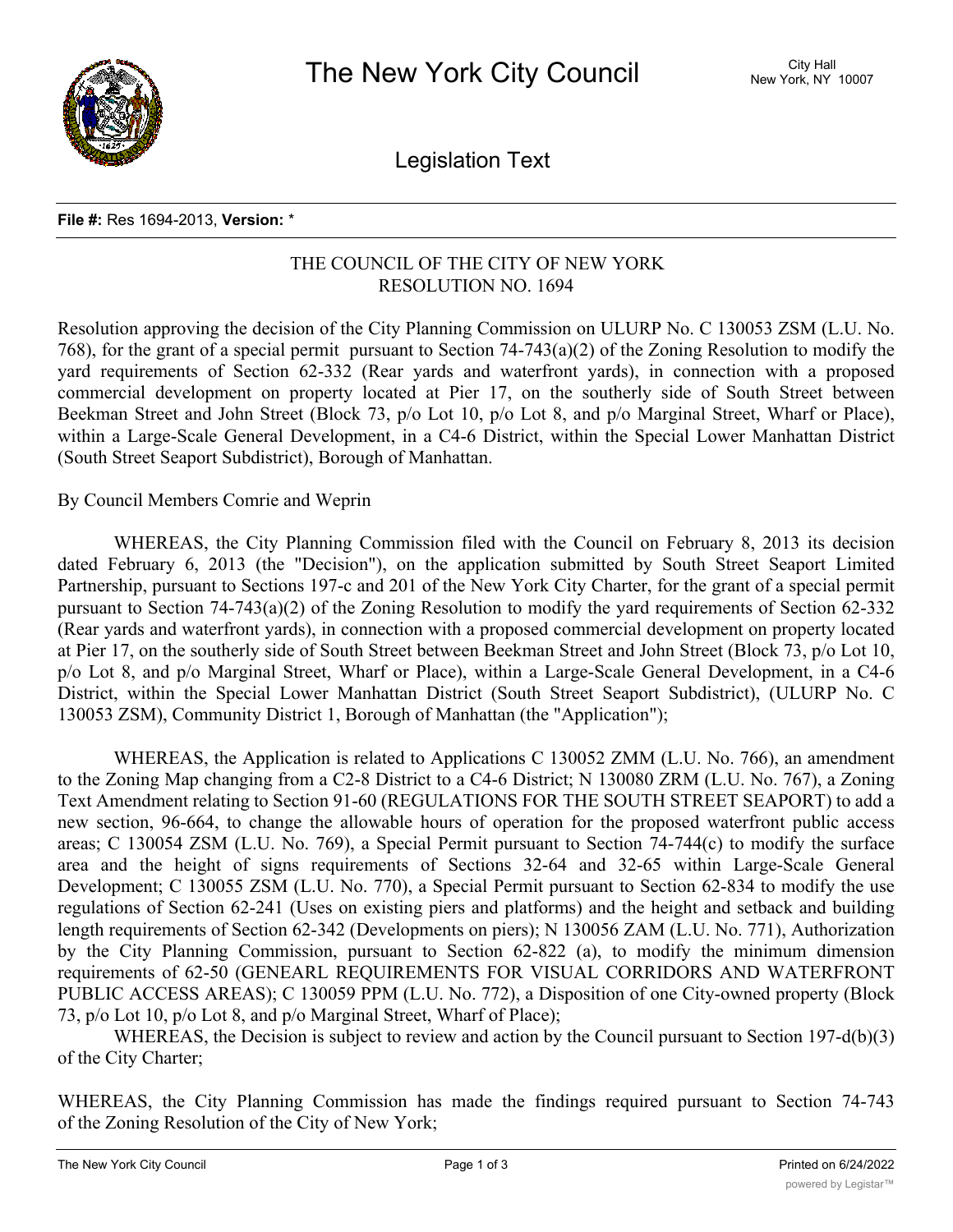WHEREAS, upon due notice, the Council held a public hearing on the Decision and Application on March 14, 2013;

WHEREAS, the Council has considered the land use implications and other policy issues relating to the Decision and Application; and

WHEREAS, the Council has considered the relevant environmental issues, the negative declaration (CEQR No. 12DME007M) issued on August 28, 2012 (the "Negative Declaration") and the CEQR Technical Memorandum dated March 19, 2013 (the "Technical Memorandum");

## RESOLVED:

The Council finds that the action described herein will have no significant impact on the environment as set forth in the Negative Declaration and the Technical Memorandum.

Pursuant to Sections 197-d and 200 of the City Charter and on the basis of the Decision and Application, and based on the environmental determination and consideration described in this report, C 130053 ZSM and the Technical Memorandum, incorporated by reference herein, the Council approves the Decision, subject to the following conditions:

1. The property that is the subject of this application (C 130053 ZSM) shall be developed in size and arrangement substantially in accordance with the dimensions, specifications and zoning computations indicated on the following plans, prepared by SHoP Architects, filed with this application and incorporated in this resolution, and in accordance with the provisions and procedures set forth in the Restrictive Declaration:

| Drawing Nos. | Title                                    | <b>Last Revised Date</b> |
|--------------|------------------------------------------|--------------------------|
| $Z-101$      | Zoning Calculations                      | 02/05/2013               |
| $Z-102$      | Seaward and Upland Area Diagram          | 08/29/2012               |
| $Z-103$      | Platform and Pier Diagram                | 09/04/2012               |
|              |                                          |                          |
| $Z-104A$     | Site Plan - Option A                     | 02/05/2013               |
| $Z-104B$     | Site Plan - Option B                     | 02/05/2013               |
| $Z-109$      | Waterfront Yards Diagram                 | 02/05/2013               |
| $L-301A$     | Pier 17 Roof Public Access Area Option A | 02/05/2013               |
| $L-301B$     | Pier 17 Roof Public Access Option B      | 02/05/2013               |
| $L-302A$     | Pier 17 Roof Plan A                      | 02/05/2013               |
| $L-302B$     | Pier 17 Roof Plan B                      | 02/05/2013               |

- 2. Such development shall conform to all applicable provisions of the Zoning Resolution, except for the modifications specifically granted in this resolution and shown on the plans listed above which have been filed with this application. All zoning computations are subject to verification and approval by the New York City Department of Buildings.
- 3. Such development shall conform to all applicable laws and regulations relating to its construction,